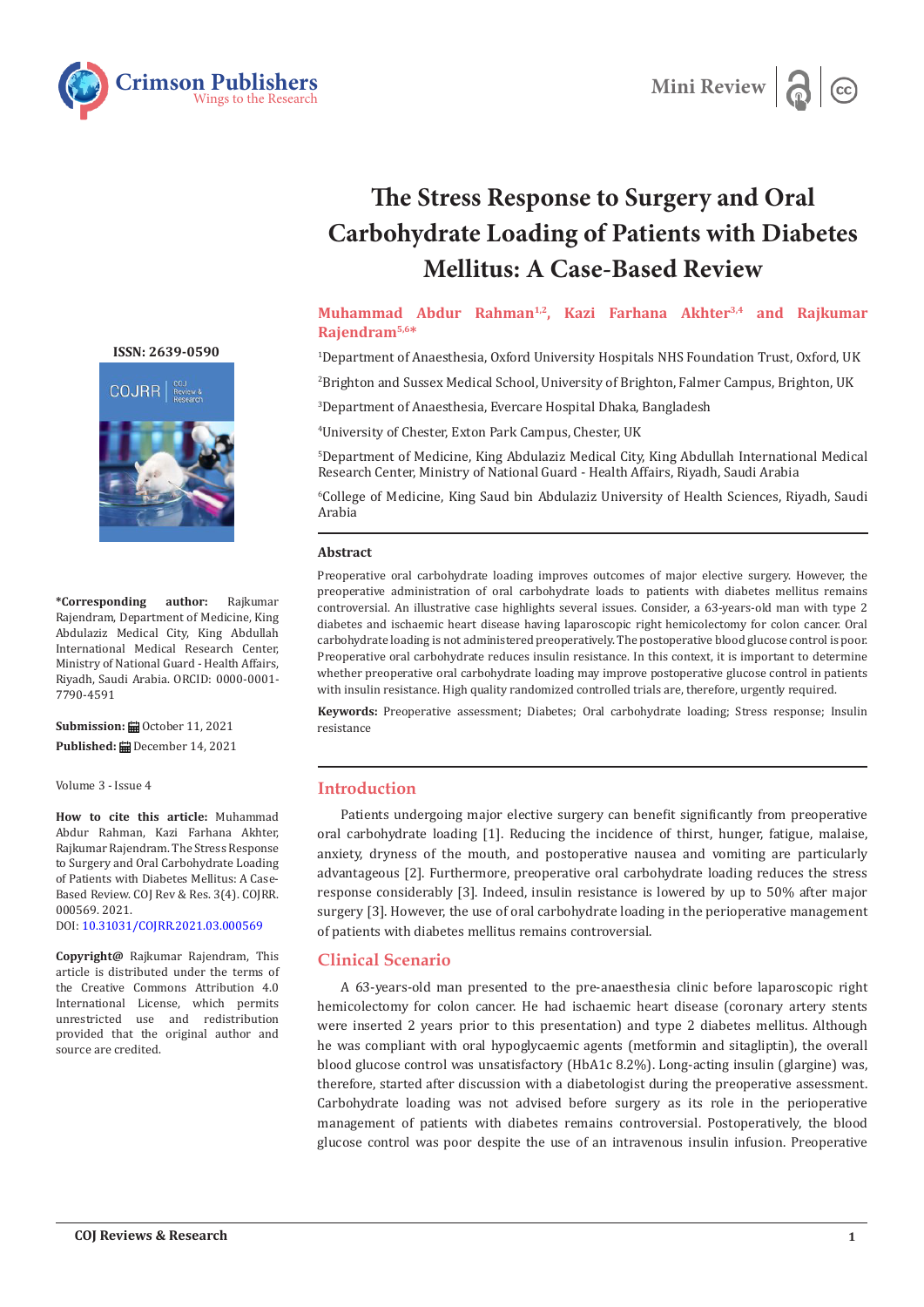carbohydrate loading can reduce insulin resistance. It is, therefore, important to determine whether the benefits of preoperative oral carbohydrate loading outweigh the risks in diabetic patients undergoing major bowel surgery.

#### **Discussion**

## **Oral carbohydrate loading and the stress response to surgery**

The stress response to surgery causes the production of catabolic hormones [4,5]. These include catecholamines, cortisol, and glucagon, as well as cytokines like interleukin-6 and TNF, all of which can cause insulin resistance on their own. Insulin Resistance (IR) and hyperglycemia are linked to an increased risk of morbidity and mortality following surgery [6]. Chang et al. [7] used an animal model to show diabetes increases the susceptibility to stress. Their study provided critical data on the patterns and features of stressinduced hyperglycemia. These data define the principles for the treatment of patients with diabetes.

Several trials found that preoperative Oral Carbohydrate Supplementation (OCH) decreased postoperative blood glucose, cortisol, and inflammatory markers [8-10]. Mathur et al. [11] conducted a study of preoperative oral carbohydrate loading in two groups of patients undergoing elective major abdominal surgery in New Zealand. An oral glucose load administered the night before surgery and two hours before induction significantly reduced cortisol level on day one after surgery in the group given in comparison to placebo [11].

Widnyana et al. [12] conducted a randomized controlled trial of oral carbohydrate loading in 54 patients aged 16 to 65 having major oncological surgery. The difference between the treatment and control groups was striking. Ingestion of a carbohydrate drink the night before and on the morning of surgery substantially lowered postoperative blood glucose levels [12].

## **Effectiveness of carbohydrate loading in diabetic patients**

Pathophysiological first principles suggest that the preoperative administration of carbohydrate load to patients with inherent insulin resistance is counterintuitive. For example, gastric emptying may be delayed in select patients with diabetes theoretically, although oral carbohydrate loading was found to have no significant risk of aspiration in diabetic individuals [13]. Thus, hitherto, the potential advantages of the ERAS approach in diabetic patients undergoing major surgery have received limited attention. Although the afore mentioned concerns appear to be unwarranted [14], diabetic individuals have, by and large, been omitted from studies of preoperative carbohydrate supplementation.

Yet, such a blanket exclusion has to be reconsidered. Gustaffson et al. [15] investigated carbohydrate loading in 25 patients with type 2 diabetes. They reported that in comparison to healthy volunteers, diabetic patients given a carbohydrate drink had no delay in stomach emptying [15]. Jodlowski et al. [16] found that a preoperative oral carbohydrate load was safe and well-tolerated by

diabetic individuals. On the second day after surgery, both diabetic and non-diabetic patients reported increased perioperative well-being, reduced feelings of hunger, and lower plasma insulin concentrations and insulin resistance [16].

Ljungqvist et al. [17] noticed that the insulin resistance index was reduced in diabetic patients who received 200mL of 5% glucose solution 2-3 hours preoperatively comparison to the control group. These observations corroborated those of Jodlowski et al. [16] and [17]. These data indicate that carbohydrate drink given 2-3 hours preoperatively is safe and well-tolerated in patients with diabetes. Furthermore, it has metabolic advantages in patients with diabetes and decreases insulin resistance perioperatively [18].

## **Oral carbohydrate loading and enhanced recovery after surgery programs**

Enhanced Recovery After Surgery (ERAS) is an evidence-based surgical care bundle [4]. It includes several treatments to reduce stress, postoperative complications, and hospital length of stay. Enhanced Recovery protocols, in one form or another, have been used worldwide since 2005 [4]. The fundamental aims of the ERAS concept are to attenuate the metabolic and inflammatory response to surgical stress and reduce insulin resistance [5,19].

A systematic review published by Ge et al. critically appraised the literature prior to 2018 on the safety and efficacy of preoperative oral carbohydrate loading in ERAS protocols for diabetic patients [14]. The authors screened 6238 articles published from 2006-1018 but only identified 5 relevant randomized controlled trials. Analysis of these trials using the Cochrane risk-of-bias tool suggested that the quality of these data was low.

Regardless Ge et al. [14] concluded that preoperative oral carbohydrate is efficacious, reasonable, and realistic for diabetes mellitus patients. Carbohydrate consumption 2-3 hours before surgery can help prevent hypoglycemia from perioperative fasting [14]. It also reduces thirst and hunger before surgery, and prevents the production of excess gastric juices, delayed stomach emptying, aspiration pneumonia, and several other complications of fasting [14].

Oral carbohydrate intake may temporarily raise blood sugar in diabetics. However, there is no evidence that oral carbohydrate loading of diabetics results in hyperglycemia or harmful consequences after the operation [14]. Yet, it is clear that high-quality randomized controlled trials are needed to provide sufficiently robust evidence to support the use of oral carbohydrates in ERAS protocols for diabetes patients [14].

## **Practical concerns about oral carbohydrate loading of patients with diabetes**

Numerous practical concerns surround the implementation of oral carbohydrate loading. Maltodextrin is the main constituent of the currently available drinks used for oral carbohydrate loading. It is reliably excreted from the stomach within two hours. A 50g sachet is commercially available for dilution into 400 ml water, creating a 12.5% energy drink. In many centres, patients receive